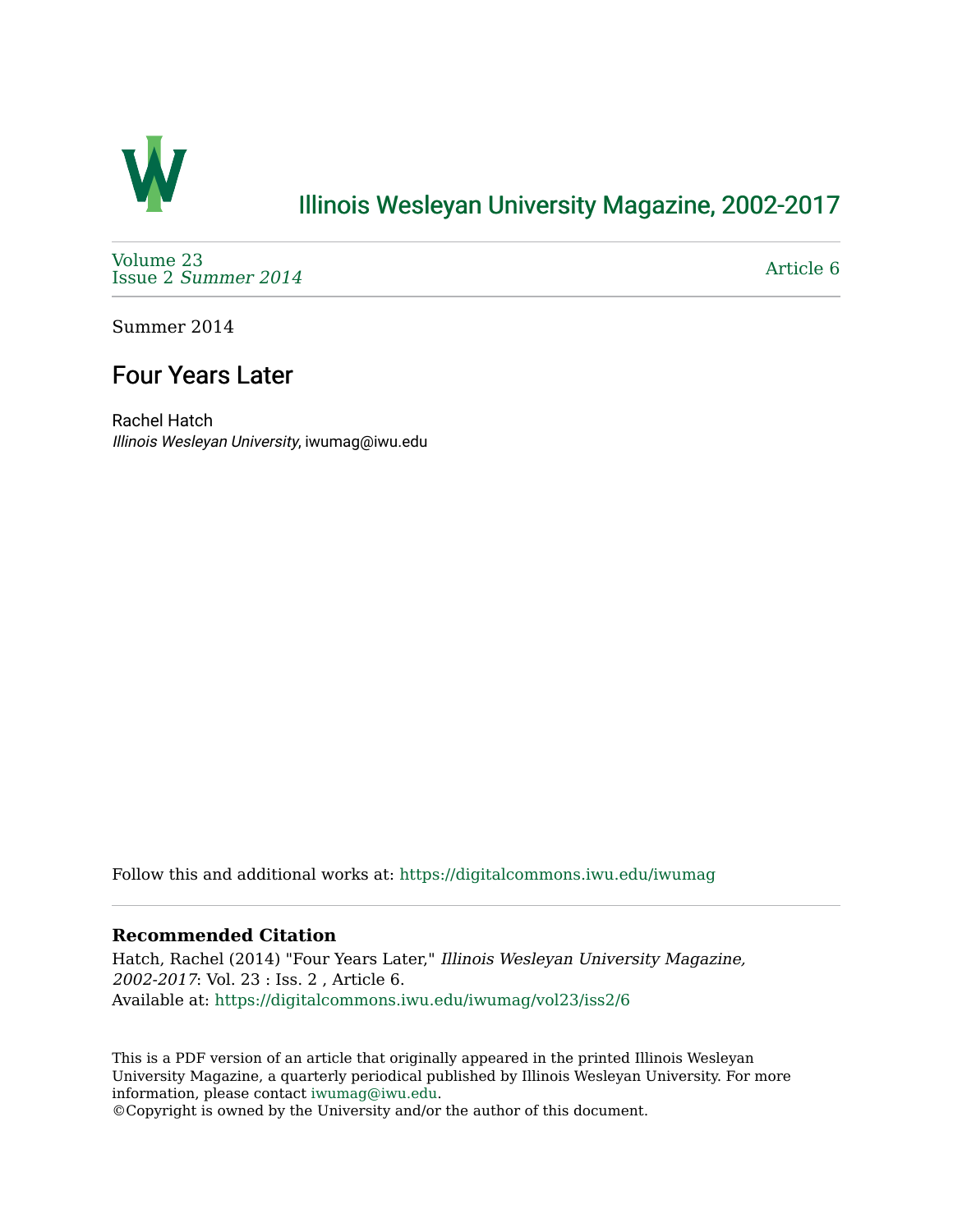### **Four Years Later**

**Students profiled in IWU Magazine as first-year students reflect on their journey to graduation this May.** 

### **Story by Rachel Hatch**



*Melissa Ramirez, Janette Abbasi and Matt LaLonde (from left), pictured during their first year of college. Much had changed for the three in the time since.* 

Seated near the front of a busy coffee shop in downtown Bloomington, I watch the door, waiting to see familiar faces.

It's been years.

In the flurry of the days before the May 2014 Commencement, I was able to reconnect with three of the students I had profiled in 2011 for *IWU Magazine.*

In my memory, they were still the first-year students I'd interviewed — soccer player Matt LaLonde, who was sidelined with illness his first year; Melissa Ramirez, whose homesickness for Los Angeles nearly overwhelmed her; and Janette Abbasi, who labored through the demands of her biology classes to pursue her dream of becoming an ophthalmologist.

As I take a sip of my soy chai latte, I spot Matt, who is nodding intently as he speaks to a fellow coffee-shop patron. I notice his confident half-smile has returned, unsullied by the battle against mono that took most of his first year. Giving me a wave of recognition, he continues his conversation, which turns out to be about playground equipment. "I'm part of the West Bloomington Revitalization Project," he offers in explanation as he joins me at my table. "They might be tearing down an old park, and we may be able to use the equipment somewhere else." He quickly types a reminder note in his laptop and closes the lid.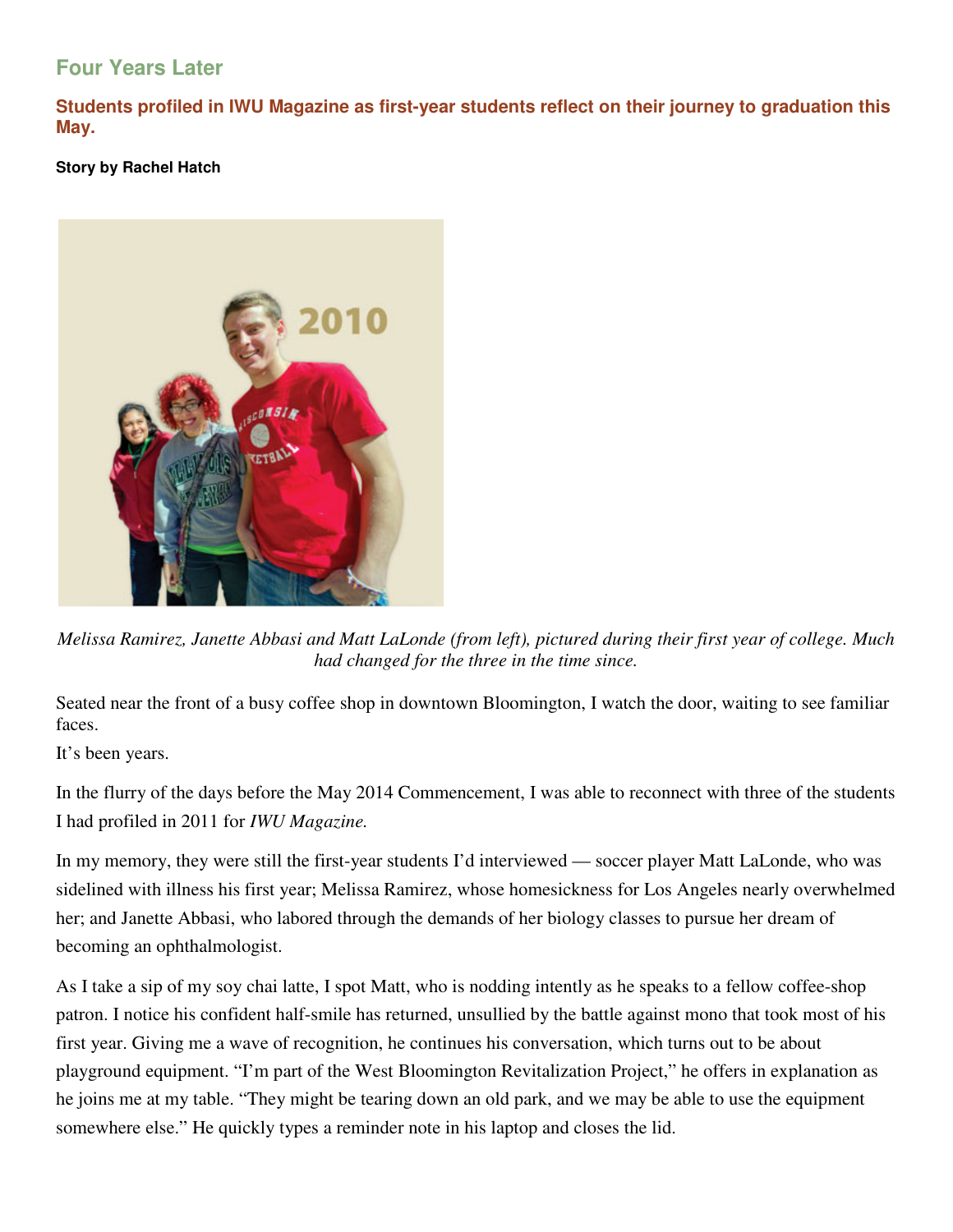Our conversation begins with his laid-back laugh. "I reread the old story on us. I'd forgotten how much we went through," he says, pausing for a moment. "You know, when I first got here, I thought I would study, get my degree and get out. I had no idea the direction my life would take."

Matt found his path starting in his sophomore year. "That's when I walked into the University's Action Research Center (ARC). I found my passion."

Though he returned to soccer — even playing despite hip surgery — Matt's passion emerged through community involvement. Along with his work for the West Bloomington revitalization project through ARC, he initiated a Tool Library, which loans power tools to low-income residents. "A lot of the homes in West Bloomington are old, yet there is not a lot of money to buy tools to fix them," explains Matt, who knows about tools, having worked at ACE Hardware since high school. The project was selected as a winner for a \$25,000 grant through the online voting "Improve Your Community Challenge," organized by State Farm's Youth Advisory Board. The funds were used to purchase more tools and a new space to house the Tool Library.



*Matt LaLonde launched a local Tool Library, which loans power tools to low-income residents.* 

Discovering his major in accounting, Matt was one of only two interns selected for the KPMG LLP firm for its 2013 Global Internship Program. He interned in KPMG's Paris office. "I spent a month living five blocks from the Eiffel Tower. That was surreal," he laughs. The firm has since hired him to work full-time after graduation. Melissa Ramirez (her friends call her Mel) arrives, sliding into the seat next to me. The shy smile of the girl who once ached for home can still be seen, but is overshadowed by a steady confidence that shines though her warm eyes. We talk of family and friends, and when the conversation turns to the future, she smiles again. "I'm staying," she says simply. Unable to contain my surprise, I ask how the quiet L.A. girl found a home in Bloomington.

Like Matt, Mel was inspired by an off-campus experience. A volunteer gig with Heartland Head Start led to involvement with the Immigration Project at Western Avenue Community Center on Bloomington's west side. She then took a lead to help Western Avenue redesign its after-school program. That led to assisting the YWCA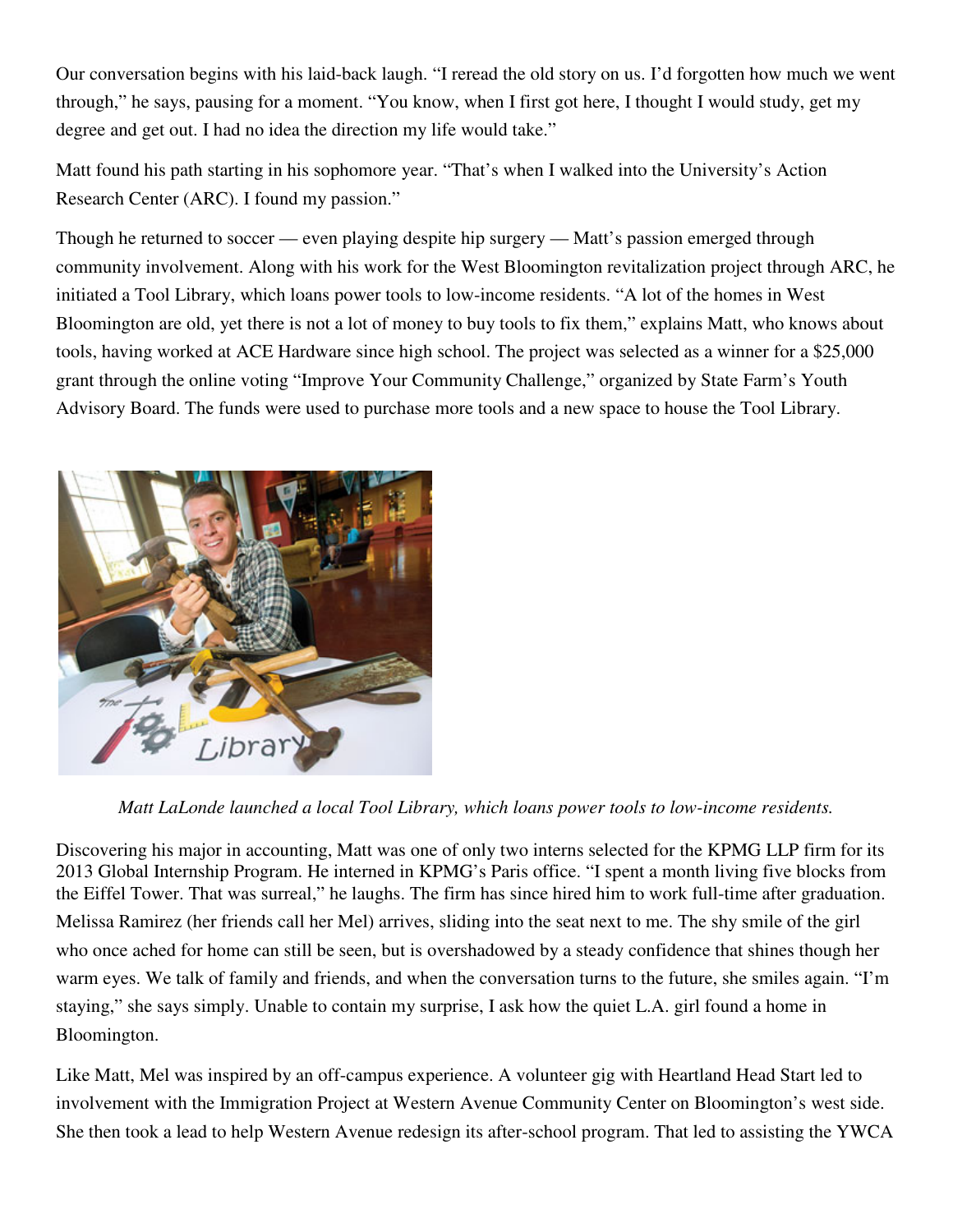with their programs, which resulted in a post-graduation job. "I'll be working with the after-school and day-care programs at the YWCA," she explains.

 Mel's newfound passion meant a change in major from biology to psychology with a minor in Hispanic studies. Along with her work at the Y, she plans to apply for graduate school at Illinois State's College of Education in the fall. "You know, it is amazing, but I have more contacts here than I do back home. It's not what I expected."

Matt and Mel commiserate about moving on from projects they helped start. "It's like letting go of a child you helped raise," said Mel of her time at Western Avenue.

"Exactly," agrees Matt. "I am thinking now about who to ask to take over the Tool Library when I go to Chicago. It's tough to think about letting go." The conversation veers to Matt asking Mel for advice on how to get the word out about the Tool Library to local Hispanic community members. She offers translation services and provides names. Unable to help myself, I begin to throw in local contacts I know as well. And then it hits me — I am no longer talking with students, but fellow members of the community.



*Janette Abbasi and Melissa Ramirez, who remained friends throughout college, celebrate graduation.* 

Later that same day, I meet a third former first-year, someone who has remained friends with Mel since their early days of involvement in the Spanish and Latino Student Association (SALSA). My memories of Janette Abbasi are of a vivacious Chicago girl who bounded down the steps to the Dugout, a streak of pink in her auburn hair. In our early talks, she remarked how she was unnerved by the relative quiet of Bloomington but reveled in the friendly atmosphere of the campus. It is back at the Dugout — mostly vacant at the semester's end — where I met Janette again. This time her pace is calm, relaying a sense of serenity. "No color," she says with a laugh, motioning to her hair.

Janette survived her first year of biology, "just barely," but felt something was missing in her plan to become an eye doctor. "I shadowed someone at a local eye clinic for a day, and he asked me, 'What do you like about ophthalmology?' And you know what? I did not have an answer." A stint with the University's 10-week Summer Enrichment Program for MALANA students connected her with Marcfirst, a local non-profit group